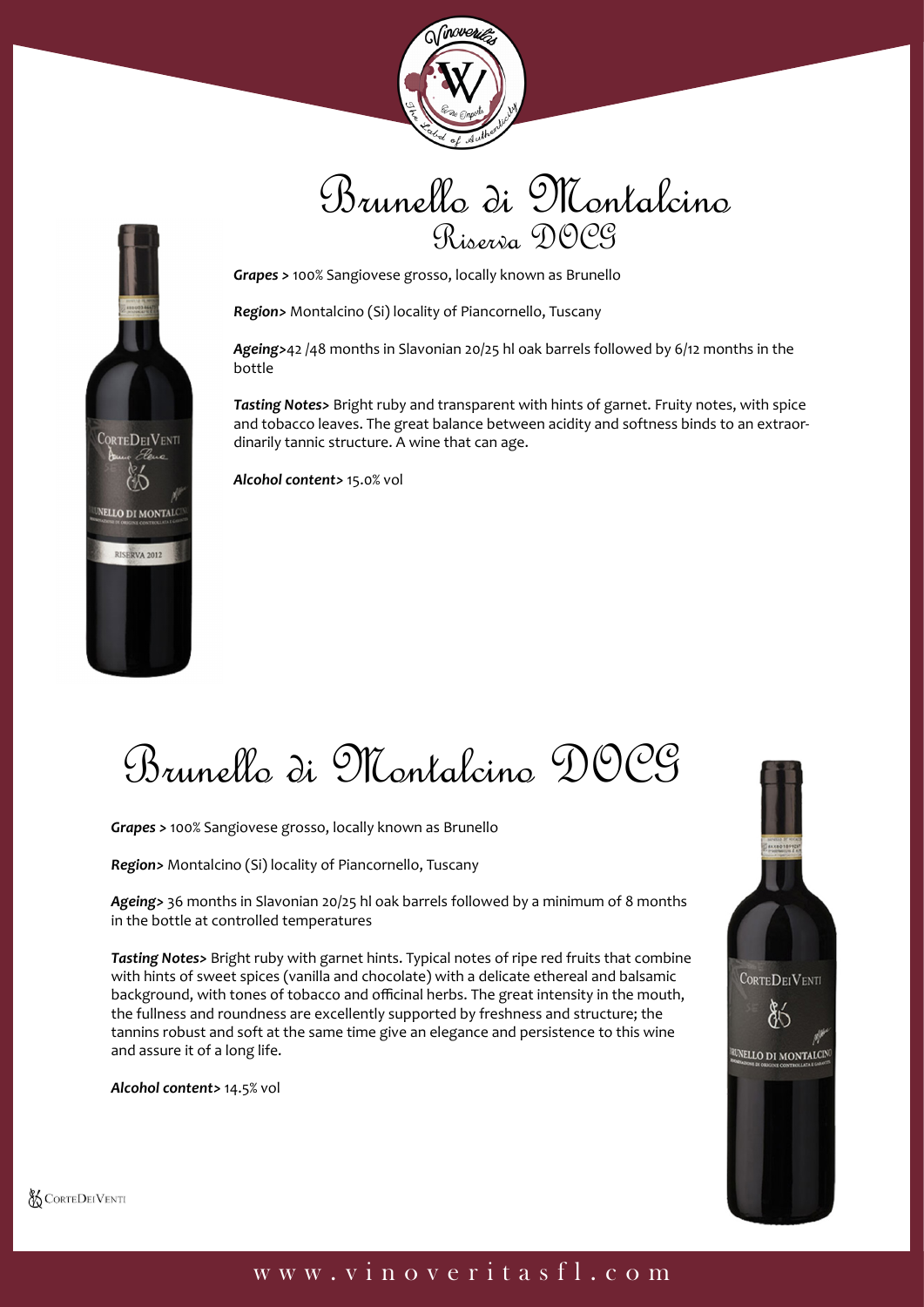



# Rosso di Montalcino DOC

*Grapes >* 100% Sangiovese grosso, locally known as Brunello

*Region>* Montalcino (Si) locality of Piancornello, Tuscany

*Ageing>* 12 months in wooden barrels, tonneaux or barriques, followed by a minimum of 4 months if barriques at controlled temperatures

*Tasting Notes>* Lively red, intense and bright, lively reflections. Clear, fresh, notes of fresh red fruit, combining with tertiary aromas, amongst which dried tobacco. Ample, persistent and lively with a subtle and fine tannic structure.

*Closure>* Cork

*Alcohol content>* 14.5% vol

Sant'Antimo Rosso DOC

*Grapes >* Sangiovese grosso, locally called Brunello, 60%; Merlot 20%; Cabernet Sauvignon 10%; Syrah 10%

*Region>* Montalcino (Si) locality of Piancornello, Tuscany

*Ageing>* 12 months in 500/250 litre oak containers followed by a minium of four months in the bottle at controlled temperatures

*Tasting Notes>* Intense and bright ruby, with luminous violet reflections. Clear with strong ripe red fruit notes, in particular blackerry and blackcurrant, with decided notes of sweet spices. Fresh. Round, warm and welcoming with a good acidity, tannins, and inviting fragrance.

*Closure>* Cork

*Alcohol content>* 14.5% vol



**& CORTEDEIVENTI** 

### www.vinoveritasfl.com